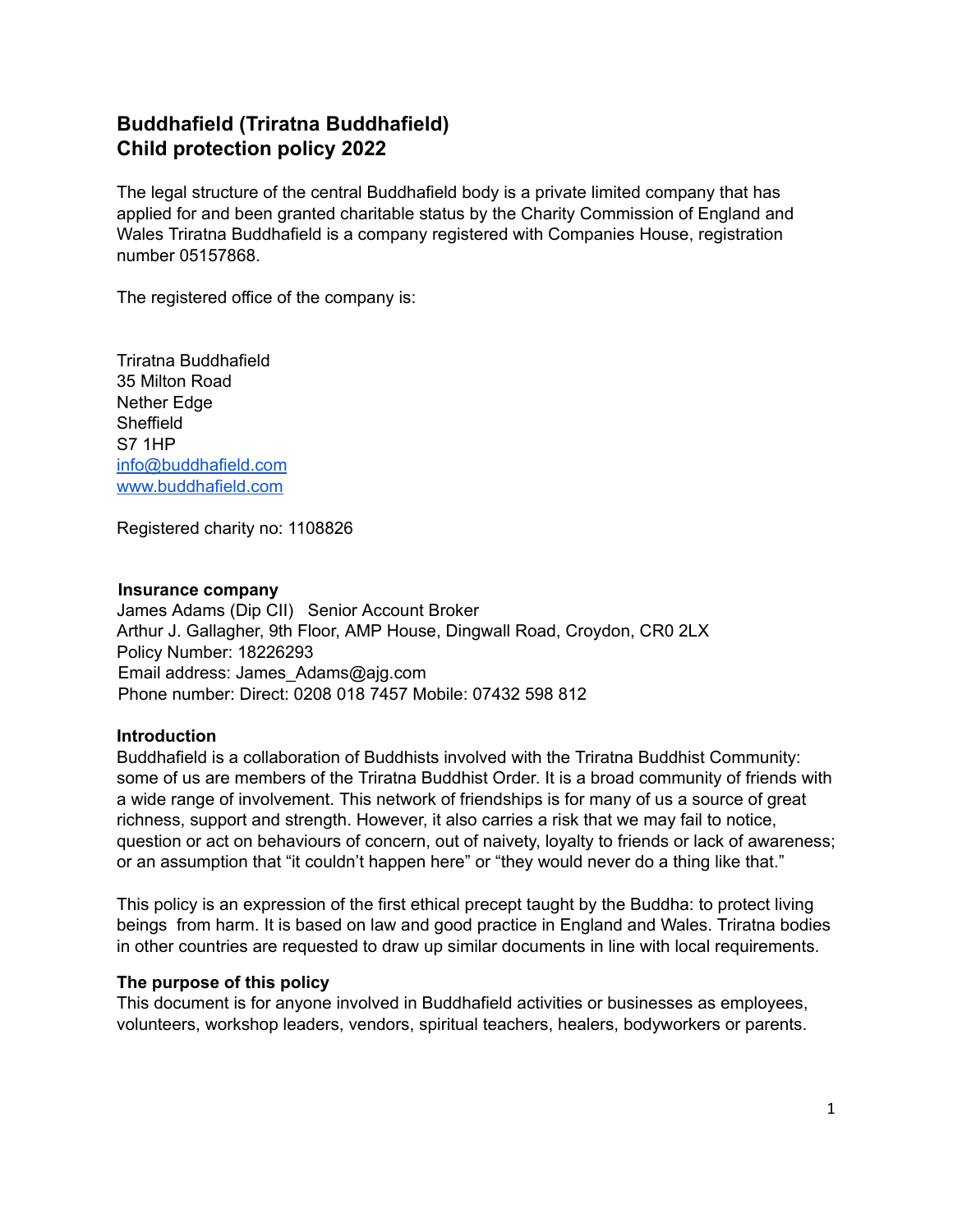It aims to provide

- protection for children (anyone under 18) who attend Buddhafield events or take part in its activities
- protection for anyone involved in Buddhafield activities or businesses as employees, volunteers, consultants,contractors, sub-contractors, workshop leaders, vendors, spiritual teachers, healers, bodyworkers or parents who may have contact with children in the course of Buddhafield activities.

It sets out

- practices and procedures contributing to the prevention of abuse of children.
- what to do if abuse is suspected.

## **Our values**

We run land based retreats in various locations in the South of England. Some are adult only but we have a couple of family friendly weekend retreats run by the Buddhafield South East Mandate and two seven day family friendly retreats in the South West of England run by the Village Mandate. In addition to this the Festival, Green Earth Awakening and Buddhafield in the City events all welcome children and to varying degrees, cater for them in terms of activities. 2019 saw a trial run of a camping retreat for teenage children attending without their parents, led by members of the Buddhafield Community.

The trustees of Buddhafield recognise their responsibility to Safeguard those aged under 18 visiting or involved in Buddhafield activities, as set out by the Charity Commission in its latest guidance: <https://www.gov.uk/guidance/safeguarding-duties-for-charity-trustees>

**Kamalanandi (Jack Lyus) is our Safeguarding officer.** He is responsible for co-ordinating the protection of children and adults who may be at risk at Buddhafield events and within the Buddhafield community. (See also our Safeguarding Adults policy.) Kamalanandi is the Mandate Holder for Safeguarding, this has a resource group comprised of Rose Barnes and Mariya Protzenko.

Email **[kamalanandi@buddhafield.com,](mailto:kamalanandi@buddhafield.com) [BuddhafieldSafeguarding@protonmail.com](mailto:BuddhafieldSafeguarding@protonmail.com)**

**Amaragita (Gabriela Pearse) is our Safeguarding trustee and Chair.** She is responsible for making sure Safeguarding is taken seriously by the trustees and appears regularly on their agendas, ensuring the trustees comply with their Safeguarding obligations as required by the Charity Commission.

Email **[amaragita@gmail.com](mailto:amaragita@gmail.com)**

We recognise that:

● the welfare of the child is paramount.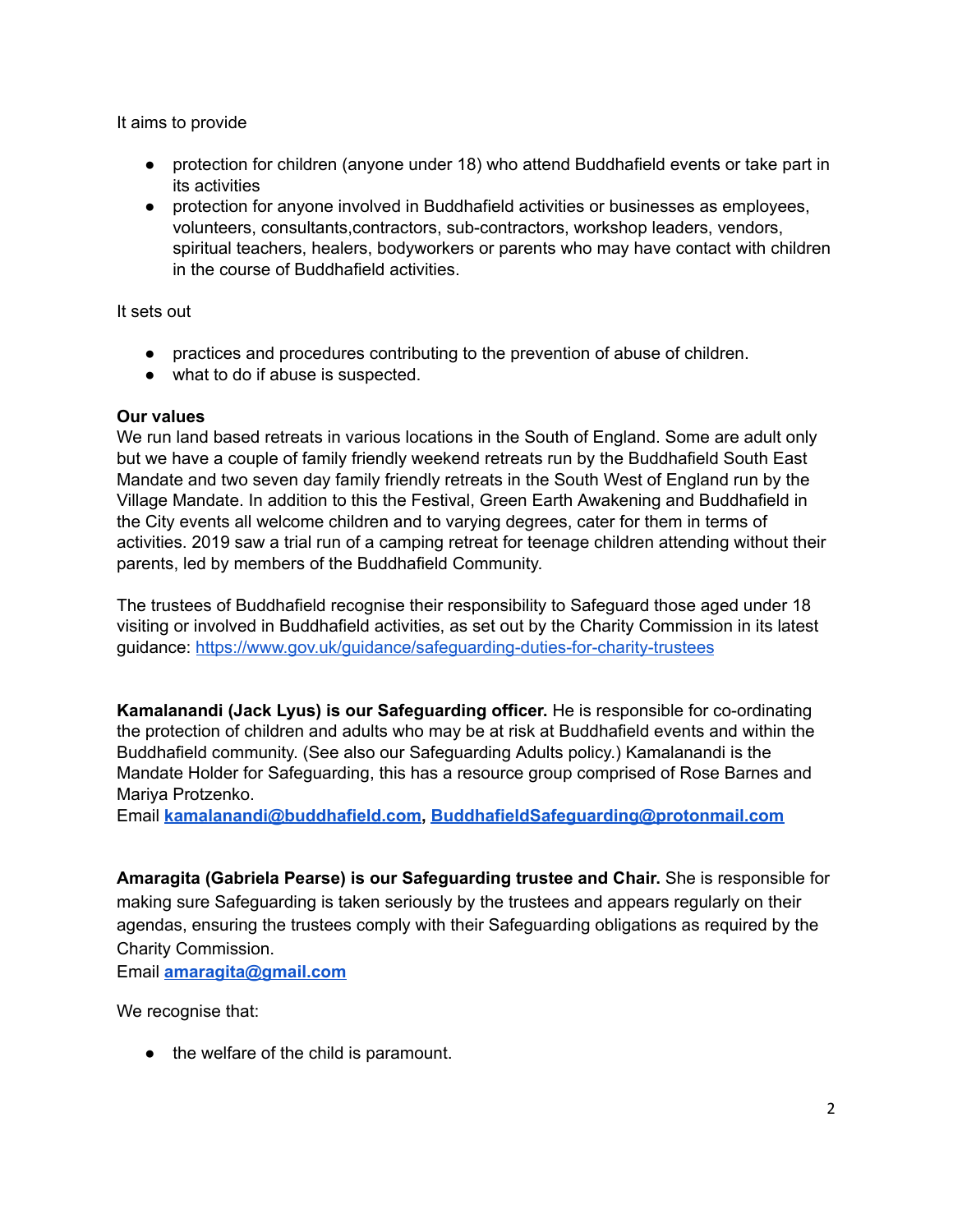- all children, regardless of age, disability, gender, ethnicity, religious belief, sexual orientation or identity, have the right to equal protection from harm.
- partnership with children, young people, their parents, carers and other agencies is essential in promoting young people's welfare.

This policy applies to all mandate holders, bundle holders and trustees, paid staff, volunteers, parents and anyone else working on behalf of Buddhafield, whether as a contractor, sub-contractor, vendor, workshop leader, healer, spiritual teacher or consultant

We will seek to safeguard children and young people by:

- valuing them, listening to and respecting them.
- adopting child protection guidelines and a code of conduct for staff and volunteers.
- recruiting staff and volunteers safely, ensuring checks are made where necessary.
- sharing information about child protection and good practice with children, parents, staff and volunteers.
- sharing information about concerns with agencies who need to know, and involving parents and children appropriately.
- providing effective management for staff and volunteers through supervision, support and training.

#### **Who is a "child"?**

In the United Kingdom a "child" is a person who has not yet passed their 18<sup>th</sup> birthday.

## **What is child abuse?**

Please see appendix.

## **Recognising signs of abuse**

Please see appendix.

## **Engaging safely with children in person**

Outside of our own personal and family relationships we will not arrange to meet any child under 15 individually *anywhere* if unaccompanied by a parent/ guardian.

It is good Safeguarding practice to make contact with a parent/guardian before meeting those aged 15-17 and we will take care to meet in public spaces where others are present, such as an open area, open sided structure where you are visible to others from the outside or a room with the door open.

Where it is agreed that (in connection with any of our charity's activities) that one of our employees or volunteers may give a lift to a person under 18 (with or without anyone else in the car)

• our Safeguarding officer must ensure that the driver is well known to us, has read our Child Protection Code of Conduct and Child Protection Policy and signed to confirm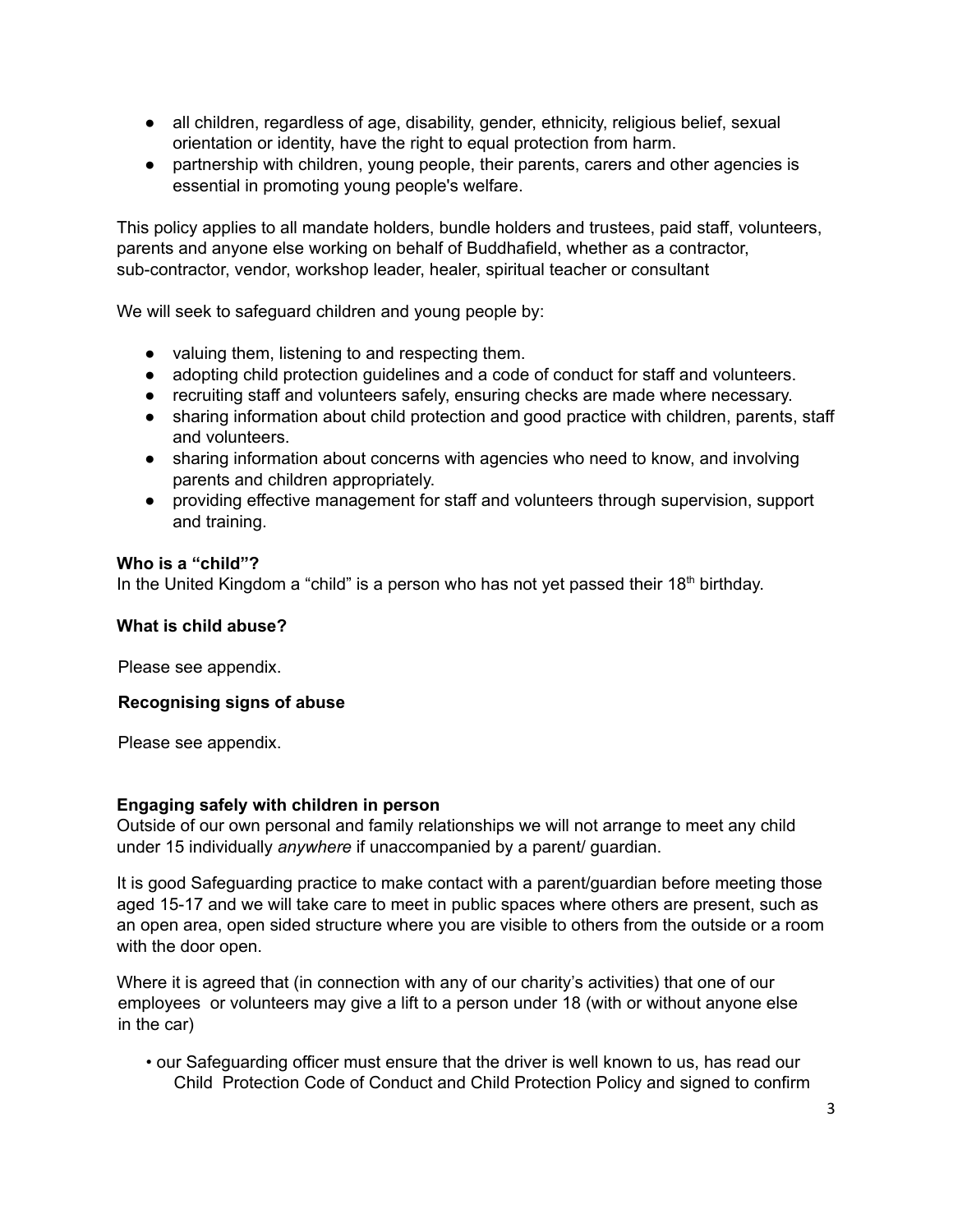they will abide by them.

- Our Safeguarding officer must have the written agreement of the child's parent/carer for the child to travel in the car of this named driver.
- The driver must be over 18, have a full driving licence, adequate insurance and a vehicle which is roadworthy.
- The child must sit in the back seat.

If we do not feel able to implement these criteria we will require that no employee or volunteer offers lifts to those under 18 in connection with our charity's activities.

*See also the guidance document 'Caring for teenagers in Triratna 2022'.*

#### **Engaging safely with children online and on social media**

We are aware that individual contact with under 18s online, by email or using social media carries the risk of accusations of "grooming"; relationships established with a view to sexual contact.

We will not engage by email, text or social media with anyone under 15, except where they are seeking information about Buddhism as part of school work or personal study, when we may engage, by email only, from the charity's email account only. Having answered their questions, we will not engage in further personal correspondence.

We will engage with those 15-17 only with the written permission of a parent/guardian, by email or letter, which will be stored by our Safeguarding officer.

*For more detail on this, see the guidance document 'Caring for teenagers in*

*Triratna 2022'.*

## **DBS checks /Background security checks**

If in any doubt about the requirements for DBS checks our Safeguarding officer will check with external Safeguarding experts such as Thirtyone:eight (www.thirtyoneeight.org) to ensure that anyone required to have a DBS check has been checked, and to the correct level. Thirtyone:eight provide an advice line and online DBS service.

We understand that

- A) the Charity Commission states that wherever there is a legal entitlement to a DBS check in respect of a trustee, employee or volunteer, a DBS check should be carried out. In detail, this means that
- B) anyone employed by or volunteering for Buddhafield in any capacity is eligible for a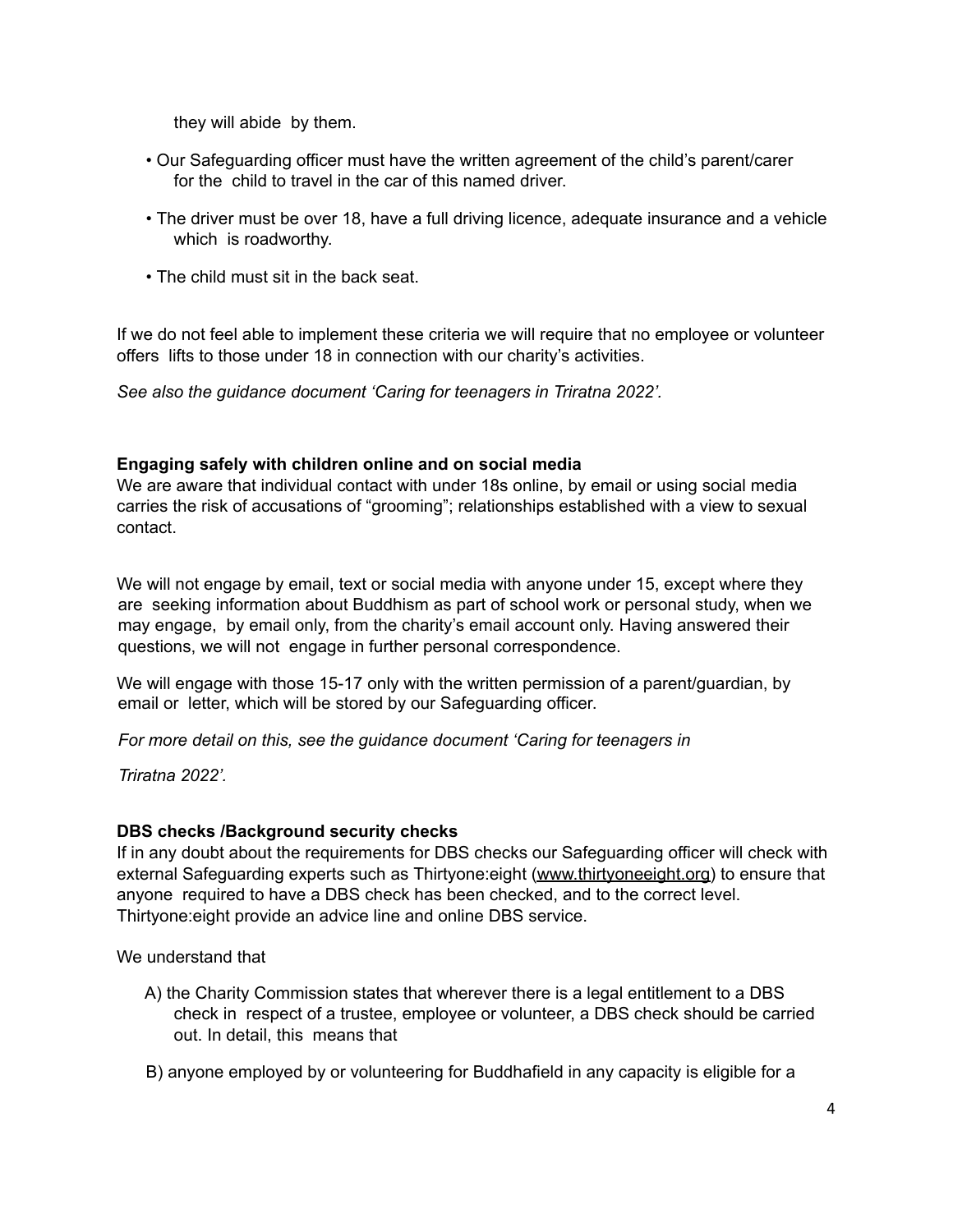**Basic DBS check.** We are free to request these of any such person, but where a charity has a great many volunteers and staff and it is impracticable to DBS check all of them we must be able to demonstrate that for those who are unchecked other measures are in place to ensure the safety of all beneficiaries. This means we may decide to focus on obtaining Basic checks for those with responsibilities which render them *likely to be seen by others* as holding some degree of authority; for example:

- our Chair and trustees
- those working with our charity's money and finances
- our Safeguarding officer
- those who teach or lead and those who support them
- anyone working with under 18s who does not qualify for an Enhanced DBS check (eg those helping with school visits from time to time). (See C.)

Where any volunteer or staff member is not DBS checked we must be able to demonstrate that they

- are supervised by a person who is DBS checked
- will only work outside, or in a structure that is open sided or with a large open entrance when they are working unsupervised by a person who is DBS checked
- have read the charity's Safeguarding policies and Child Protection Code of Conduct, had an opportunity to discuss them with the Safeguarding officer and have signed a document recording that they have read and agree to abide by them.
- C) those running *non-residential* activities or events specifically intended for, or intended to include, those under 18 can and must obtain an **Enhanced DBS check with check of the Children's Barred List,** *but only* if they work with children, for Buddhafield, on *more than 3 days in a 30-day period.*
- D) if any of our staff and volunteers is working with children in *non-residential* activities on *more than 3 days in a 30-day period,* as described in C) all our trustees can and must have an **Enhanced DBS check** *(without* **check of the Children's Barred List)**. This applies even if a trustee has no personal involvement in the activities including children.

E) Where a person who is a trustee is also running *non-residential* activities involving children on *more than 3 days in a 30-day period*, or managing someone who is running activities involving children on *more than 3 days in a 30-day period*, it may be that that trustee can and therefore mus*t* obtain, an **Enhanced DBS check** *with* **a check of the Children's Barred List.**

F) Where under-18s stay overnight in the course of *residential* activities, without their parents or guardians present, any volunteer or employee who cares for, supervises,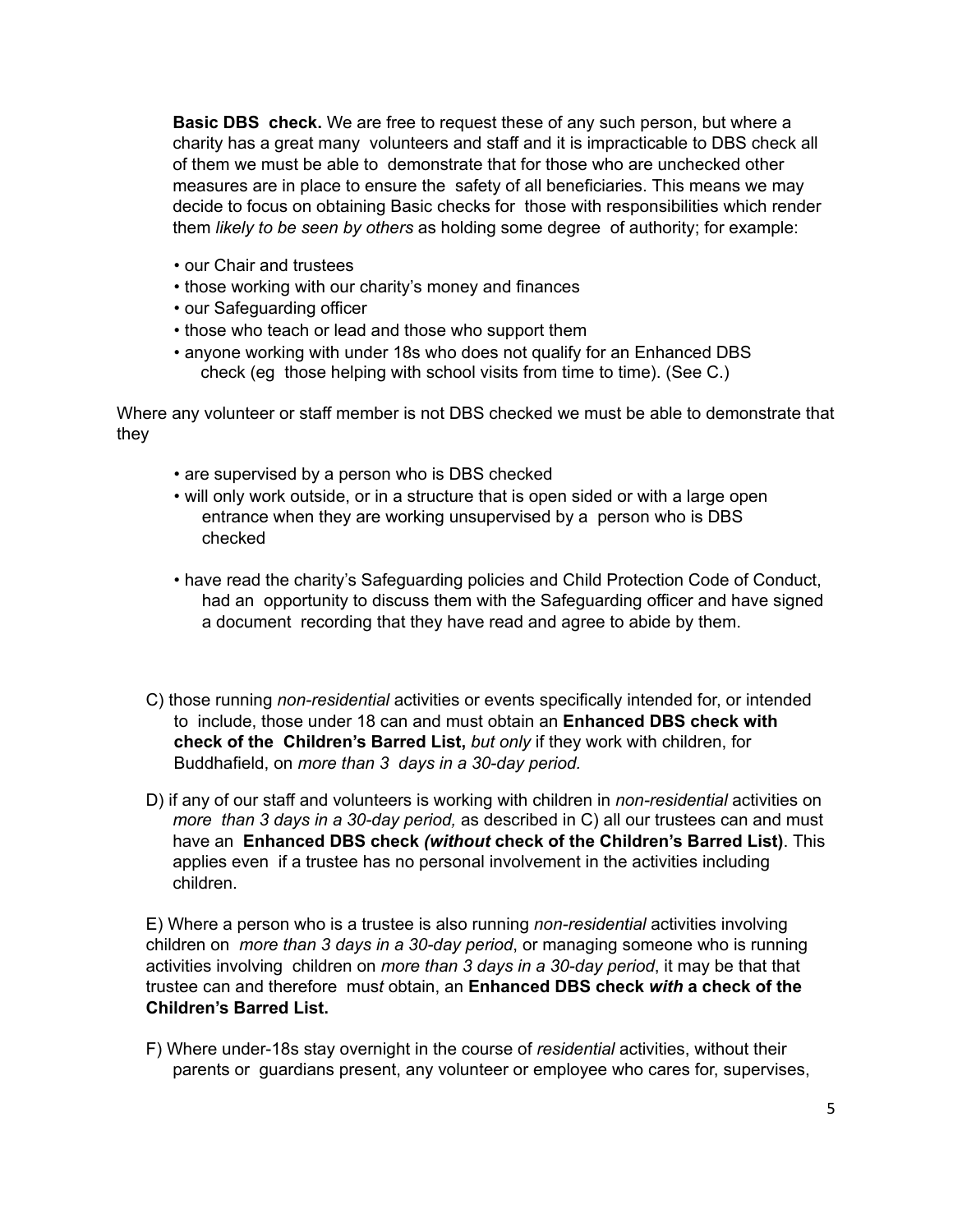teaches, leads or advises those children (other than their own) with the opportunity for face to face contact *– even if only on one occasion* – can and must have an **Enhanced DBS check** *with* **a check of the Children's Barred List** and

- G) DBS certificates apply to roles rather than persons and are not transferrable from another role elsewhere.
- H) It is regarded as good practice that any DBS certificate should be less than **three years old.**

**No DBS checks are required in relation to irregular or one-off non-residential activities involving those under 18,** or to general non-residential activities which someone under 18 may happen to attend. This is because children are most at risk where it is known in advance that children are likely to be attending; those who wish to gain access to children look for opportunities to become a familiar and trusted figure to children, for example seeking to join the team running regular children's activities.

*See also the guidance document 'Caring for teenagers in Triratna 2022'.*

#### **Safer recruitment more generally**

DBS/security checks are only one aspect of safer recruitment.

• We will seek references for anyone, volunteer or employee, seeking to work with those under 18 in the course of our activities, including short-term volunteers, even if they have been DBS checked or will be supervised by people who have been DBS checked.

• Any volunteer or employee, seeking to work with those under 18 in the course of our activities must read and sign our Child Protection Policy and Code of conduct, even if only helping on a one off occasion.

#### **Where parents are not present**

We understand that where under 18s attend a Buddhafield event, if parents are not on site, the Safeguarding officer must make contact with their parent/guardian to ensure they know this is happening, and to record in writing that contact has been made, who will be their responsible adult on site along with contact details and any medical conditions we need to know about. These children are identified via the booking system or volunteer application process. No child under 18 is allowed on site without a named responsible adult that has been approved by their parent/guardians listed on an In Loco Parentis form stored by the Safeguarding Officer. In some cases a child who is on site at a Buddhafield event without their parent/guardian may also have a Behaviour Contract drawn up between them, their parent/guardian, the named responsible adult listed on the In Loco Parentis form and the Safeguarding Officer.

## **Managing those who pose a risk to children**

We will not allow someone who is likely to pose a risk to children to have contact with anyone under 18 (for example, a person who is known to have a previous criminal conviction for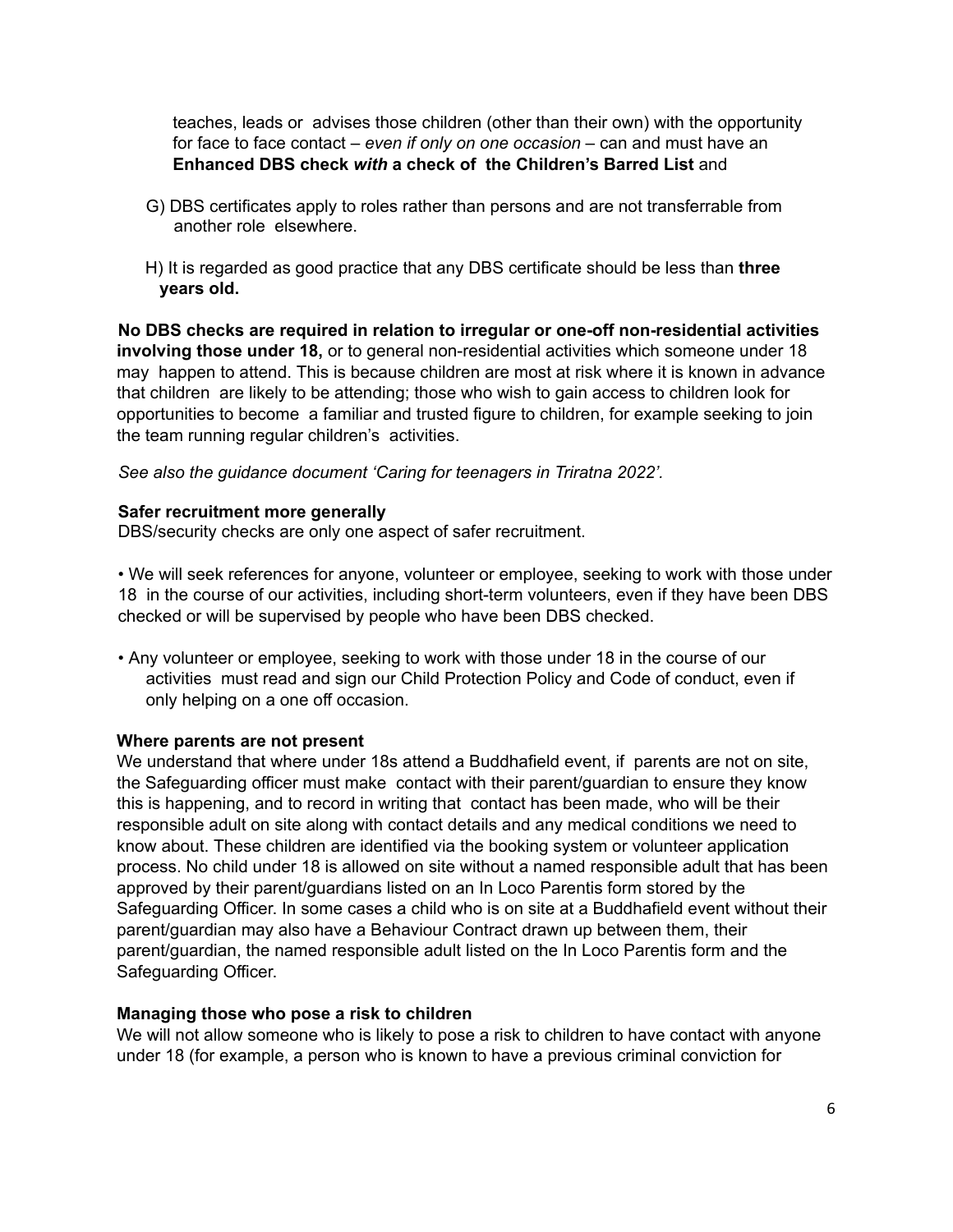sexual or other violent offences, someone who is under investigation for possible sexual or other violent offences or someone who has disclosed a sexual interest in children).

Such a person will be asked by the Safeguarding officer to negotiate a behaviour contract setting out the terms of their continued participation in Buddhafield activities within agreed boundaries and based on a risk assessment carried out by an Order member with professional experience in risk assessment. If our Safeguarding officer is not qualified to do this we will ask for help from the ECA Safeguarding team or another professionally qualified Order member.

## *(See the document 'Managing those who pose a risk 2022'.)*

Such a person cannot be asked to sign the Child Protection Code of Conduct 2021 as it would conflict with the terms of their behaviour contract and in any case it would be very unwise to permit such a person to have any contact with those under 18 in the course of Triratna activities.

Where it is felt that the charity does not have the resources to manage this relationship safely, we reserve the right to ask the person not to attend our activities.

*(See also the guidance document 'Caring for teenagers in Triratna 2022'. )*

## **Reporting concerns or allegations**

All reports or suspicions about abuse must be treated seriously. They may include

- something we have seen
- something we have been told by someone else
- rumours about a person's previous behaviour
- behaviour we have observed in a child and
- disclosure from a child directly.

## **If a person under 18 alleges abuse**

- We need to be aware the child may have been threatened and may be very afraid.
- We need to look directly at the child.
- We need to keep calm and reassure the child that they are doing the right thing and are not to blame, even if they have broken some rules.
- We need to accept what the child says without judgment, never suggesting that they may be wrong or mistaken. Our responsibility is to take them seriously and take action, not to decide whether what they are saying is true.
- We need to avoid pushing for information or question the child but let them say as much as they are ready to say.
- We need to make it clear we cannot promise total confidentiality, and that we will need to tell another trusted adult if we believe the child is at immediate risk of harm.
- We need to tell them we need to get help for them but that we will *try* to agree with them what will happen next. This means we *will* need to share what they say with others - on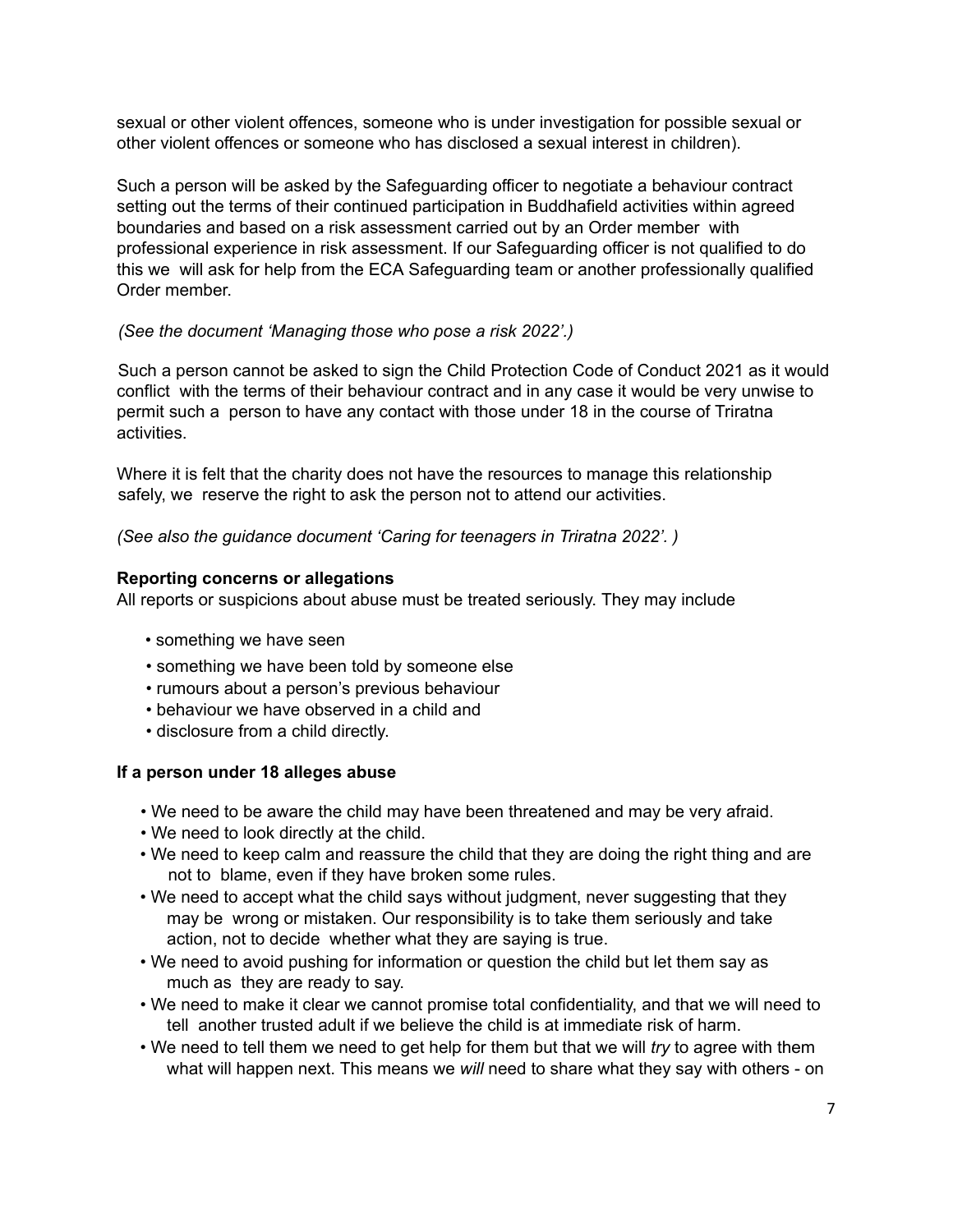a need to-know basis only.

### **We will do our best to avoid**

- appearing shocked, horrified, disgusted or angry.
- pressing the child for details.
- making comments or judgments other than to show concern. Our responsibility is to take them seriously, not to decide whether what they are saying is true.
- promising to keep secrets.
- confronting any alleged perpetrator.
- risking contaminating the evidence by investigating matters ourselves.

#### **What we will do next**

- We understand that our first concern must be the safety and wellbeing of the child and that we must not be distracted from this by loyalty to the person accused or a desire to maintain the good name of Triratna or of Buddhafield.
- If the person receiving the disclosure is not our Safeguarding officer, they must tell the Safeguarding officer *only*, who will co-ordinate the handling of the matter on behalf of the charity's trustees. However, if the Safeguarding officer is not immediately available the matter should be communicated to the Chair of the charity, or the Safeguarding trustee. If the child may be in immediate danger the Safeguarding officer, Chair, Safeguarding trustee or person receiving the disclosure will phone the police and Local Authority Designated Officer (LADO) at our local social services straight away. A telephone referral will be confirmed in writing within 24 hours.

If necessary, our Safeguarding officer will contact Triratna's ECA Safeguarding team for advice: safeguarding@triratna.community

- We understand that every person has a legal right to privacy under the International Convention on Human Rights and data protection legislation; therefore, having taken any urgent actions necessary, if possible we should get the consent of the child's parent or guardian to share the information they have disclosed.
- However, it may be necessary, and therefore legally 'reasonable', to report without parental consent, if we believe that the child is suffering, or at risk of, significant harm and that informing parents/guardians would not be in the child's interest.
- Meanwhile, the person receiving the disclosure will make detailed factual notes about the conversation/concern/incident as soon as possible, including time, date and location, and pass them to the charity's Safeguarding officer. (See 'Secure, confidential record-keeping' below.) As far as possible what a child has said should be recorded in their own words, as these could be used in court.
- Finally, in England and Wales we understand that we may need to make a Serious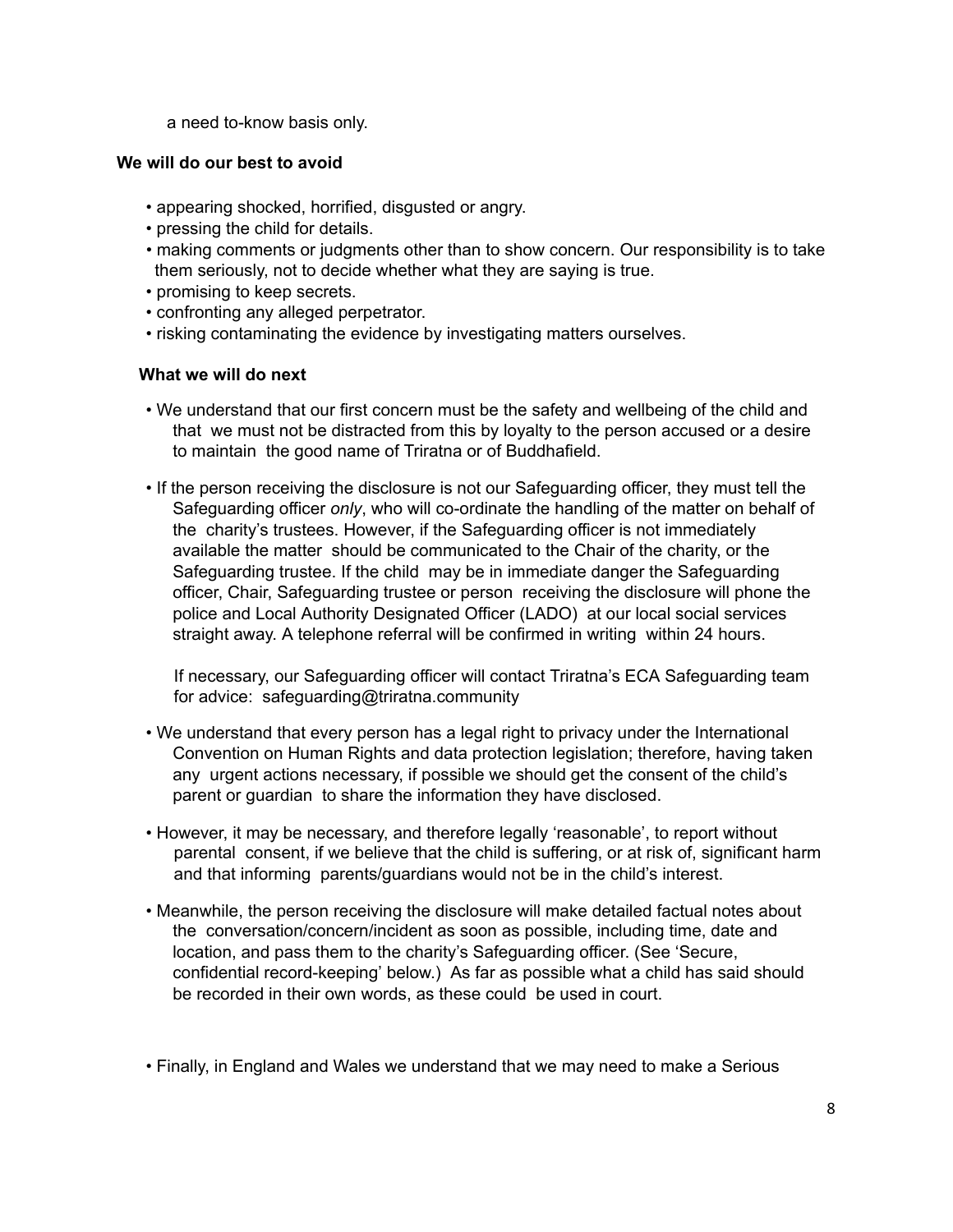Incident Report to the Charity Commission: https://www.gov.uk/guidance/how-to-report-a-serious incident-in-your-charity. If necessary we will consult the ECA Safeguarding team for guidance on this: safeguarding@triratna.community

#### **Who else needs to know?**

We understand that confidentiality, sharing information only on a need-to-know basis, is very important. Under data protection legislation nobody has a right to know about the matter – except, for Safeguarding purposes, those in a position to prevent further harm, and our Chair, who holds ultimate responsibility for the governance of the charity. For example, where there is a criminal allegation against a Mitra it could be justifiable for the Safeguarding officer, Safeguarding trustee, Chair and Mitra convenor to know about it.

This is not a matter of concealment but is intended to protect all concerned from further harm. It will also protect our sangha from fear, rumour and disharmony which will make it much harder to deal with the matter effectively without causing further harm.

Where a person is believed/has been found to pose a risk to children it is often thought that parents have a right to know. However, this is not the case. Proper implementation of our Safeguarding policy and procedures will ensure that our sangha's children are as safe from such a person as they are from any others who pose a risk but have not been identified as such.

#### **What to do if a sangha member discloses a criminal act against a child**

We understand that the law does not protect confidentiality where criminal acts are disclosed in the context of Buddhist confession. If in the course of our charity's activities, or of an activity which takes place on our premises, a Friend, Mitra or Order member discloses to any other sangha member (whether or not in a formal confession) that they have physically or sexually abused a child, or have viewed indecent images of children online, the person receiving this disclosure or confession must inform our Safeguarding officer immediately, who must report to our local police immediately. This applies whether the behaviour disclosed is recent or historic.

If a child may be in immediate danger the Safeguarding officer, Chair, Safeguarding trustee or person receiving the disclosure will phone the police and Local Authority Designated Officer (LADO) at our local social services straight away. A telephone referral will be confirmed in writing within 24 hours.

If necessary, our Safeguarding officer will contact Triratna's ECA Safeguarding team for advice: safeguarding@triratna.community

## **Secure, confidential record-keeping**

We understand our responsibility for secure and careful record-keeping. Our Safeguarding officer will keep a detailed log of all Safeguarding-related incidents as well as conversations, actions and the reasoning behind them. These should not be kept on any computer, but on an external hard drive or memory stick. To guard against loss in case the files, hard drive or memory stick become corrupted these will be backed up to another hard drive or memory stick and/or printed off. Any memory sticks, hard drives and paper copies will be stored in a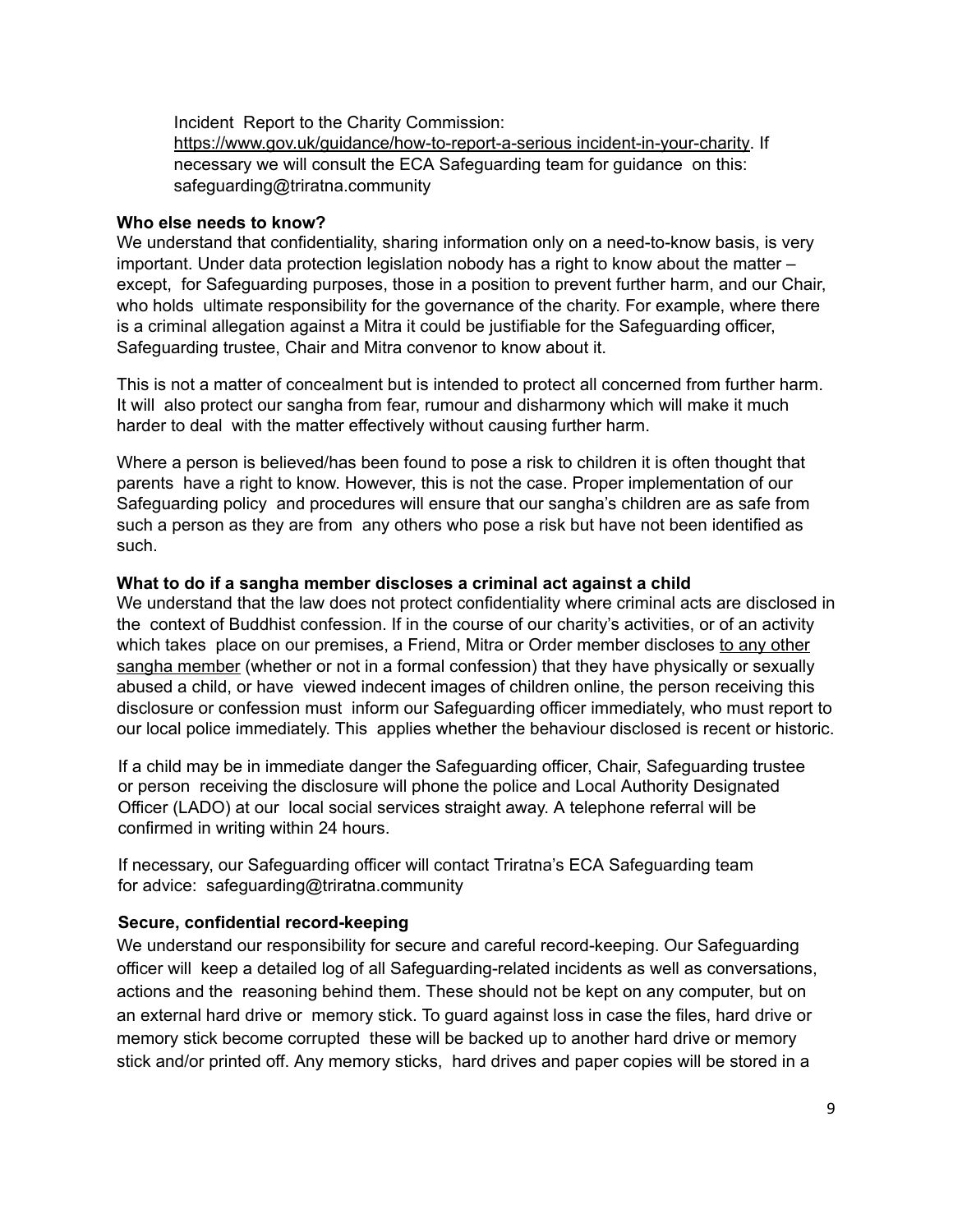locked cabinet, box or drawer accessible only to the Safeguarding officer and one or two others approved by our trustees, eg the Chair and Safeguarding trustee.

We also understand that under data protection law we need to word our records in a form we would be happy for the subjects to read if they ask to, as is their legal right. This means notes should be factual and respectful, free of interpretations and value-judgements.

## **Keeping confidential records**

We understand that because many abuse cases come to light 30 or more years later we should keep our records for up to 50 years. This is important in order to address historical cases effectively but also for insurance purposes.

If our charity closes down, we will give our records to another Triratna Buddhist centre/charity to keep with their own confidential Safeguarding logs.

## **Triratna Buddhafield**

**Chair Amaragita (Gabriela Pearse)**

**Chair's signature**

**Buddhafield Safeguarding Officer Kamalanandi (Jack Lyus) kamalanandi@buddhafield.com**

## **Safeguarding officer's signature**

## **Date**

This document will be reviewed annually by the Safeguarding officer and Trustees of Buddhafield. Published July 2022 by the Trustees of Buddhafield.

*This Buddhafield Child protection policy 2022 is to be read in conjunction with*

- *Buddhafield Child Protection Code of Conduct 2021*
- *Buddhafield Adult Safeguarding policy 2022*
- *Triratna guidance document 'Caring for teenagers in Triratna 2022' and*
- *Triratna guidance document 'Managing those who pose a risk 2022'*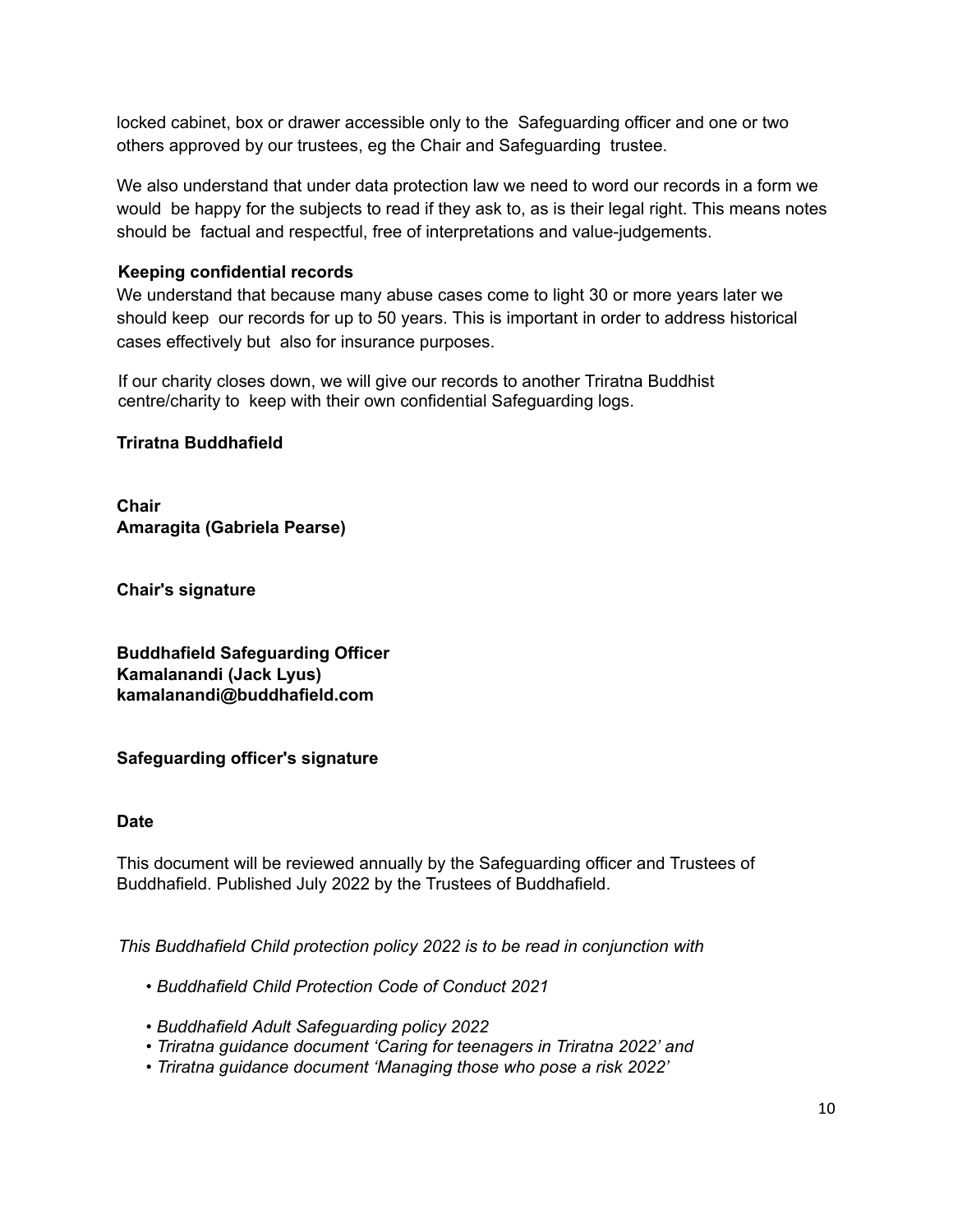# **Appendix 1 What is child abuse?**

The World Health Organisation defines "child abuse" as "all forms of physical and/or emotional ill treatment, sexual abuse, neglect or negligent treatment or commercial or other exploitation, resulting in actual or potential harm to the child's health, survival, development or dignity in the context of a relationship of responsibility, trust or power."

# **Appendix 2**

# **Defining child abuse**

Abuse and neglect are forms of maltreatment of a child. A person may abuse or neglect a child by inflicting harm, or by failing to act to prevent harm. Children may be abused in a family or in an institutional or community setting; by those known to them or, more rarely, by a stranger. They may be abused by an adult or adults or another child or children.

Child protection legislation throughout the UK is based on the United Nations Convention on the Rights of the Child. Each nation within the UK has incorporated the convention within its legislation and guidance.

The four definitions (and a few additional categories) of abuse below operate in England, based on the government guidance 'Working Together to Safeguard Children (2018)'.

## **Definitions of abuse and neglect**

Abuse and neglect are forms of maltreatment of a child. Somebody may abuse or neglect a child by inflicting harm, or by failing to act to prevent harm. Children may be abused in a family or in an institutional or community setting, by those known to them or, more rarely, by a stranger for example, via the internet. They may be abused by an adult or adults, or another child or children.

**Physical abuse** may involve hitting, shaking, throwing, poisoning, burning or scalding, drowning, suffocating, or otherwise causing physical harm to a child. Physical harm may also be caused when a parent or carer fabricates the symptoms of, or deliberately induces, illness in a child.

**Emotional abuse** is the persistent emotional maltreatment of a child such as to cause severe and persistent adverse effects on the child's emotional development. It may involve conveying to children that they are worthless or unloved, inadequate, or valued only insofar as they meet the needs of another person. It may include not giving the child opportunities to express their views, deliberately silencing them or 'making fun' of what they say or how they communicate. It may feature age or developmentally inappropriate expectations being imposed on children. These may include interactions that are beyond the child's developmental capability, as well as overprotection and limitation of exploration and learning, or preventing the child participating in normal social interaction. It may involve seeing or hearing the ill-treatment of another. It may involve serious bullying (including cyberbullying), causing children frequently to feel frightened or in danger, or the exploitation or corruption of children. Some level of emotional abuse is involved in all types of maltreatment of a child, though it may occur alone.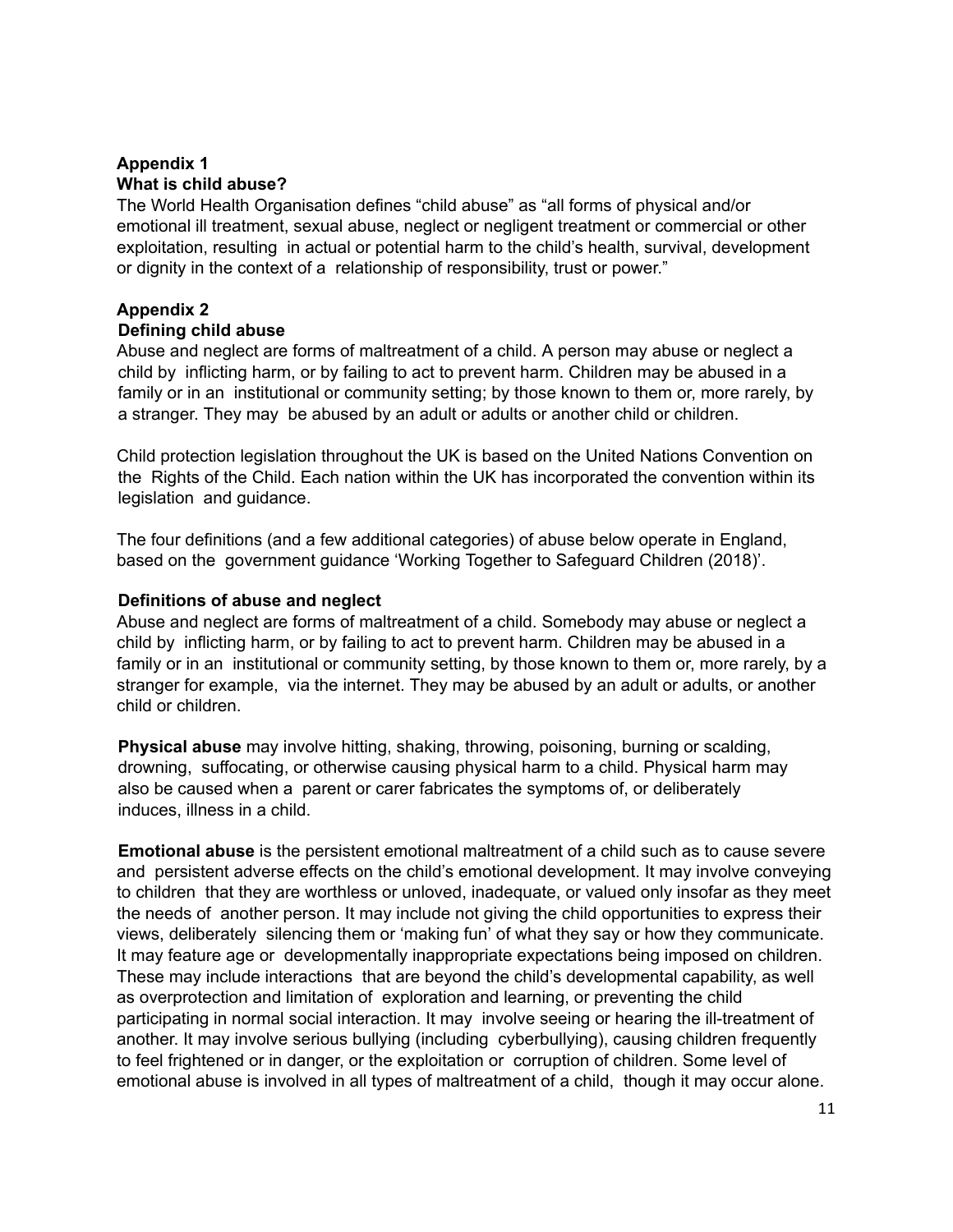**Sexual abuse** involves forcing or enticing a child or young person to take part in sexual activities, not necessarily involving a high level of violence, whether or not the child is aware of what is happening. The activities may involve physical contact, including assault by penetration (for example, rape or oral sex) or non-penetrative acts such as masturbation, kissing, rubbing and touching outside of clothing. They may also include non-contact activities, such as involving children in looking at, or in the production of, sexual images, watching sexual activities, encouraging children to behave in sexually inappropriate ways, or grooming a child in preparation for abuse (including via the internet). Sexual abuse is not solely perpetrated by adult males. Women can also commit acts of sexual abuse, as can other children.

**Neglect** is the persistent failure to meet a child's basic physical and/or psychological needs, likely to result in the serious impairment of the child's health or development. Neglect may occur during pregnancy as a result of maternal substance abuse. Once a child is born, neglect may involve a parent or carer failing to:

- provide adequate food, clothing and shelter (including exclusion from home or abandonment);
- protect a child from physical and emotional harm or danger;
- ensure adequate supervision (including the use of inadequate care-givers); or
- ensure access to appropriate medical care or treatment.

It may also include neglect of, or unresponsiveness to, a child's basic emotional needs.

**Child sexual exploitation** is a form of child sexual abuse. It occurs where an individual or group takes advantage of an imbalance of power to coerce, manipulate or deceive a child or young person under the age of 18 into sexual activity (a) in exchange for something the victim needs or wants, and/or (b) for the financial advantage or increased status of the perpetrator or facilitator. The victim may have been sexually exploited even if the sexual activity appears consensual. Child sexual exploitation does not always involve physical contact; it can also occur through the use of technology

**Extremism** goes beyond terrorism and includes people who target the vulnerable – including the young – by seeking to sow division between communities on the basis of race, faith or denomination; justify discrimination towards women and girls; persuade others that minorities are inferior; or argue against the primacy of democracy and the rule of law in our society.

## **Appendix 3**

## **Signs of abuse in children**

The following signs could be indicators that abuse has taken place but should be considered in the context of the child's whole life.

## **Physical**

- Injuries not consistent with the explanation given for them
- Injuries that occur in places not normally exposed to falls, rough